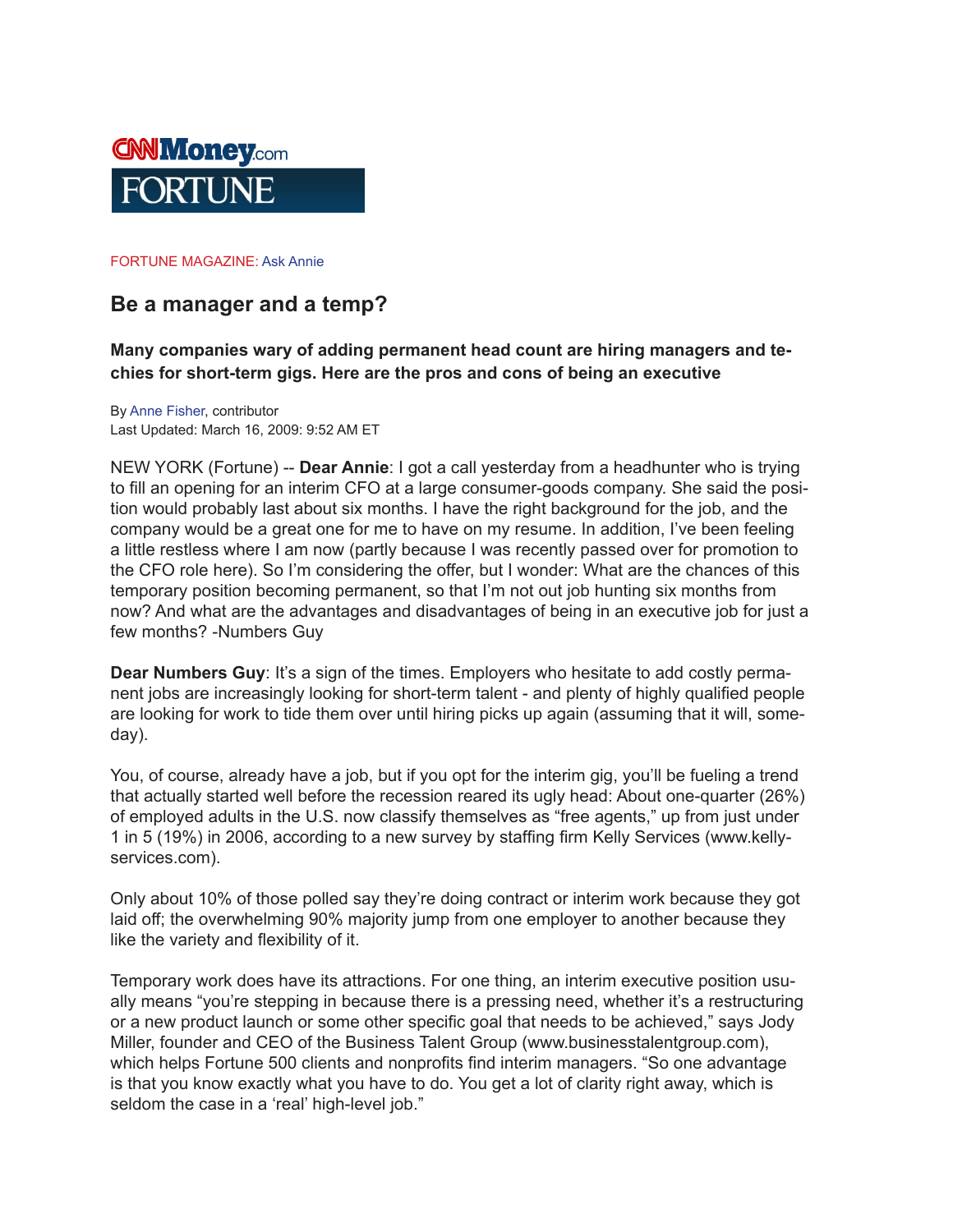"Another advantage is, it's liberating because people know you're only there for a limited time, so they aren't threatened by you," says Miller, a former media executive. "You can skip a lot of the usual corporate politics."

In some respects, being an interim boss calls for an approach that's the opposite of what would be expected from a new executive in a permanent post. "A newly hired senior manager is generally supposed to think long-term and have a strategic vision," notes Richard Davis, a senior consultant at management development firm RHR (www.rhrinternational. com). "But since you're only in place for a specified time, you need to focus on short-term to medium-term goals. Think tactics, not strategy."

He adds: "The biggest mistake interim managers make is trying to expand the role beyond what it really is by doing too much too fast. If you overreach, you'll end up as a flash in the pan that everybody just wants to forget." Gulp.

The biggest disadvantage of a temporary management assignment - especially in this job market - is that it's, well, temporary. Tom Bonney is founder and managing director of CMF Associates (www.cmfassociates.com), a Philadelphia-based financial management consulting firm. "There is such a glut of talent now in the financial field that you have to be willing to be really flexible," says Bonney, who has not only matched up interim CFOs with companies looking for same, he's also served as an interim CFO for several clients. "These days you often don't get a contract, so you could be out the door at any time."

Your suspicion that you'll be job hunting in six months is well founded: Bonney estimates that only about 25% of temporary CFOs become permanent hires. You might well be able to land another interim job after the one you're considering is over - but then again, with so many skilled finance professionals pounding the pavements, you might not. If that's going to keep you awake nights, you might just be better off staying in the job you already have.

For anyone who would like to look into giving interim work a try, here are a few suggestions:

**Check out companies that specialize in matching temporary help with employers**. These range from outfits like Robert Half International (www.rhi.com) and Spherion (www. spherion.com), which fill a wide variety of management, legal, financial, and technical interim posts, to niche sites like Dice.com, a job board for IT folks. (As of March 2, Dice.com listed 23,545 temporary tech jobs.)

**Know your industry**. "Detailed industry knowledge really helps," says Jody Miller. "Look for companies you know have had an open search going on for a long time, and understand what needs or problems the company is facing. If you're qualified, call and offer your services on an interim basis. It's a question of finding a hole you could plug." Don't overlook former employers or clients, who already know you and what skills you have to offer. Even if they have no interim openings themselves, they may know who does.

**Be active and visible in trade associations and professional organizations**. Says Richard Davis, who sits on the board of a company that recently hired an interim CEO who came recommended by a trade group: "Companies looking for interim executives often ask professional associations to suggest someone. It's a great pool of talent. If you're well known in your industry, people remember you and refer you."